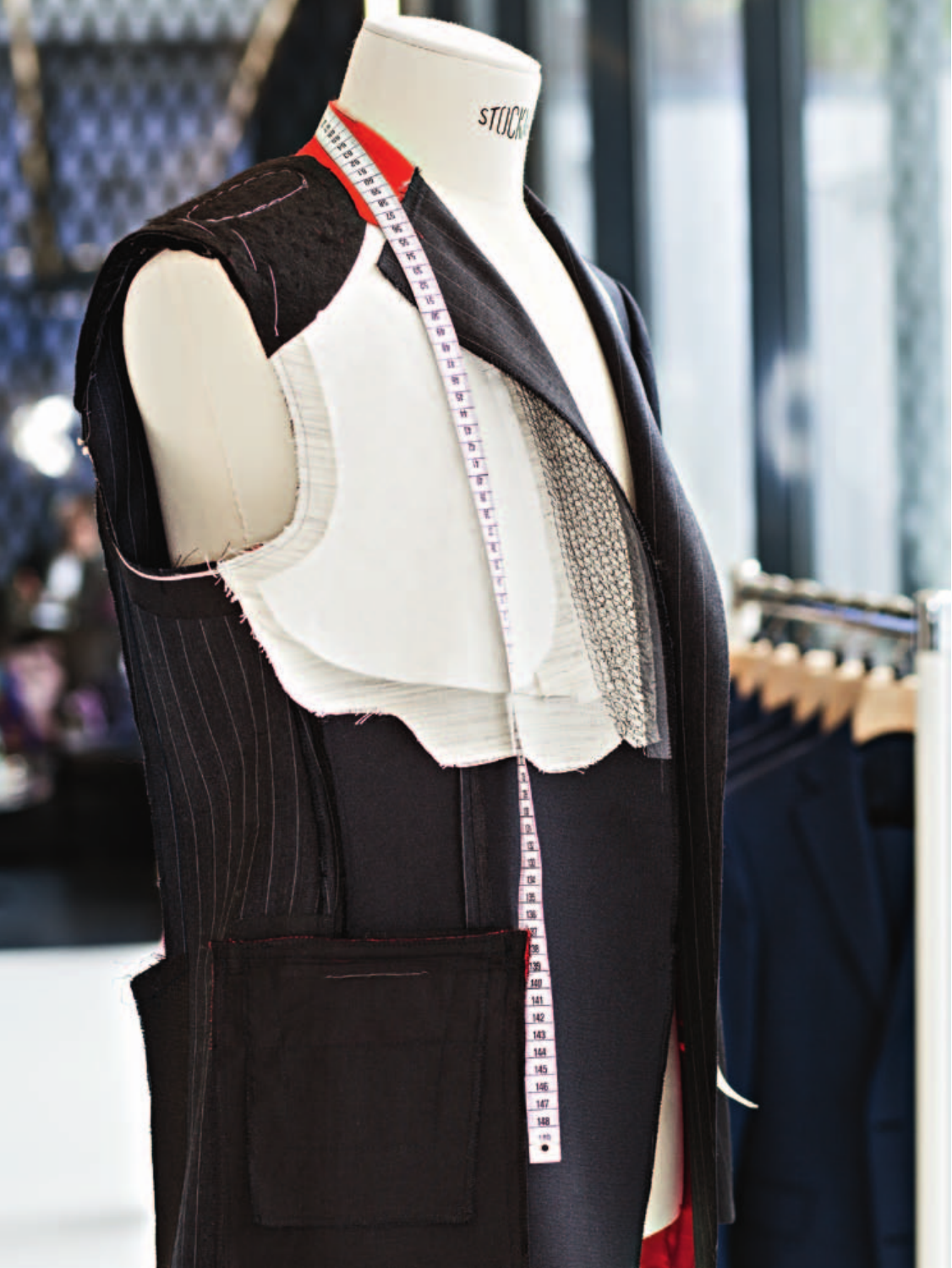MODULAR MATRIX MAKES INDIVIDUAL WIShES AFFORDABLE

# UNIQUE VERSUS UNIFORM

Actually it doesn't pay off: customers are demanding ever more individualized products, higher quality, and unfailing delivery—and rock-bottom prices at the same time. This is generating harsh competition among companies, whose options are already limited given the enormous price pressures from globalization. The only way out is to make products and processes even more efficient. And to consistently eliminate all unnecessary complexity. Felix Wolf, a maker of men's suits, learned this the hard way. That was not his intention, but it has in fact paid off . Today he sells made-to-measure suits using a modular matrix (in German often called a "Baukasten"). These comparatively low-priced but high-quality items are selling like hotcakes.

**A KATHARINA BECKER © OLAF HERMANN**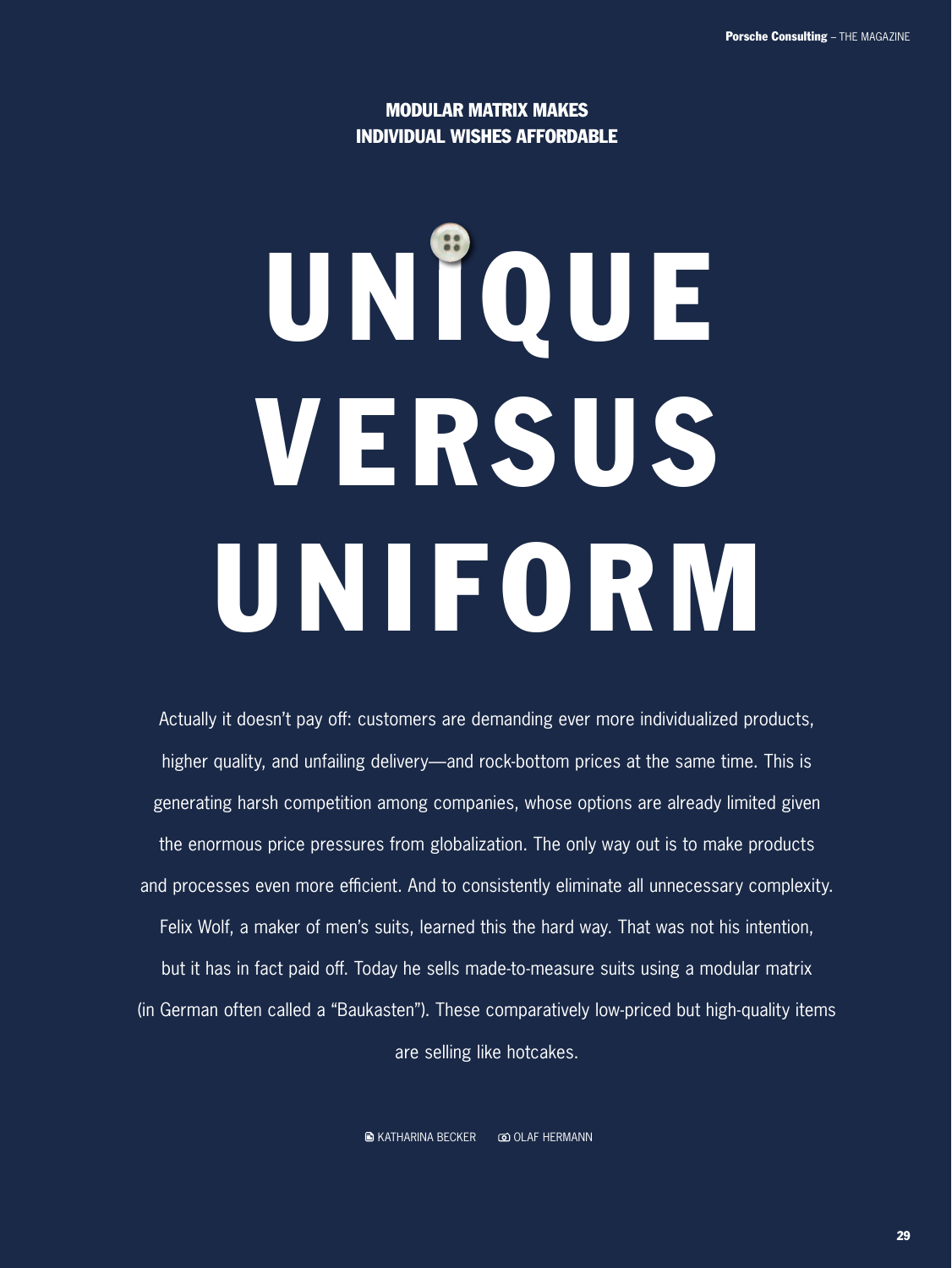Complete pack rey is always good. Black usually works too. Blue as well. The well-lit loft with black walls contains rack upon rack of men's suits. Customers seeking comparatively affordable prices at "FELIX W." men's clothing stores in Stuttgart, Munich, or Zurich will find understated elegance—often in the form of complete packages including the right shirt, tie, and handkerchief for a two-piece suit. Fashion advice is provided free of charge, as is espresso. The main store sells around 10,000 suits a year. Instead of settling for products off the rack, customers put together their own suits with the help of expert advice: relaxed or snug fits, simple or flashy linings, narrow or pointed lapels. While costly tailormade suits might fit like a glove, patrons of made-to-measure clothing à la FELIX W. try on different ready-made components of jackets and pants from a modular suit matrix until everything fits. True, a tailor-made suit would fit to a T, but one from this modular matrix comes very, very close to that ideal.

When the Felix Wolf fashion company launched its modular matrix strategy in 2008, the first thing it did was to flop. Business associates had been excited about the possibility of greater flexibility and lower costs that could yield attractive, individualized products for customers. It can't be that hard, Wolf thought. "So we took our somber suit factory and turned it into a workshop. The first thing we did was to paint all the rooms white: not just the walls but also the floors, and even the sewing machines—everything, in fact. That was considered terribly chic at the time. And we purchased top-of-the-line machines at outrageous prices." But white and spotless were not enough on their own. Wolf shakes his head on recalling that period. "We were enthralled by the technical



Stuttgart-based clothing entrepreneur Felix Wolf uses a modular matrix principle to offer customers made-to-measure suits and shirts. Despite the rocky start, the business is now profitable.

possibilities and we underestimated the complexity," he explains. The virtually unlimited permutations of shape, components, and alteration for customers sent costs soaring. Three or four seamstresses could not meet the quality offered by tailoring operations with specialists for everything from collars to button facings. All in all, a modular matrix is a good concept, but it only works if it can be put into practice with the right strategy and requisite efficiency.

Companies that don't manage to master the sheer variety of customer desires will run aground on their own degree of complexity. "Each new variant costs money—in purchasing, sales, logistics, production, and even invoicing," says Frank Seuster, principal product optimization at Porsche Consulting. "The trick lies in keeping internal variety under control in order to offer attractively priced products." There are different ways to manage complexity, including common parts strategy, module, and platform strategies, as well as the modular matrix familiar from the automobile industry (page 33). The Swedish furniture company Ikea, for example, uses a common parts strategy wherever possible in order to reduce product complexity. The same screws, plugs, and shelf mounts can be found in all of Ikea's bookshelves, kitchen cupboards, and bathroom cabinets worldwide.

Both the module and platform strategies seek to generate as many synergies as possible. Modules are independent functional units used as a common basis for as many products as possible. A modular matrix, however, can achieve a considerably greater range of variety—from the same low degree of internal variety. This principle can be applied to different industries, from shipbuilders to machinery makers, and from chemical companies to producers of everything from prefabricated homes to muesli. The "mymuesli" company, for example, lets customers create their breakfast cereals at the computer from over 80 ingredients including amaranth flakes, chocolate-covered espresso beans, shredded coconut, and walnuts. The 566 quadrillion possibilities will exceed the lifetime capacities of even the most determined breakfast lover.

"A modular matrix combines platforms, modules, and common parts within a shared architecture," says Seuster. It all starts with the question of what the customer wants. When lists of products with their special features and individual parts start covering entire walls, the excessive complexity simply cannot be ignored. "It often happens that 95 percent of a product's variants account for only five percent of total sales," notes Seuster. Following this "aha" experience, the Viega company streamlined its range of sanitary and heating systems with the help of Porsche Consulting, reducing some of its variety by more than 30 percent. Moreover, it no longer needed to expand its high-bay warehouse. The lower level of administrative costs freed up resources that are now being used to develop new and innovative products.

 $\rightarrow$ Once the product range has been streamlined, the next step is to design the structure of the modular matrix. The first question that must be answered is what product features must be varied in order to meet different customer needs. Another question is what can be standardized without turning customers off. A modular matrix is therefore designed to allow product variants to be configured in a simple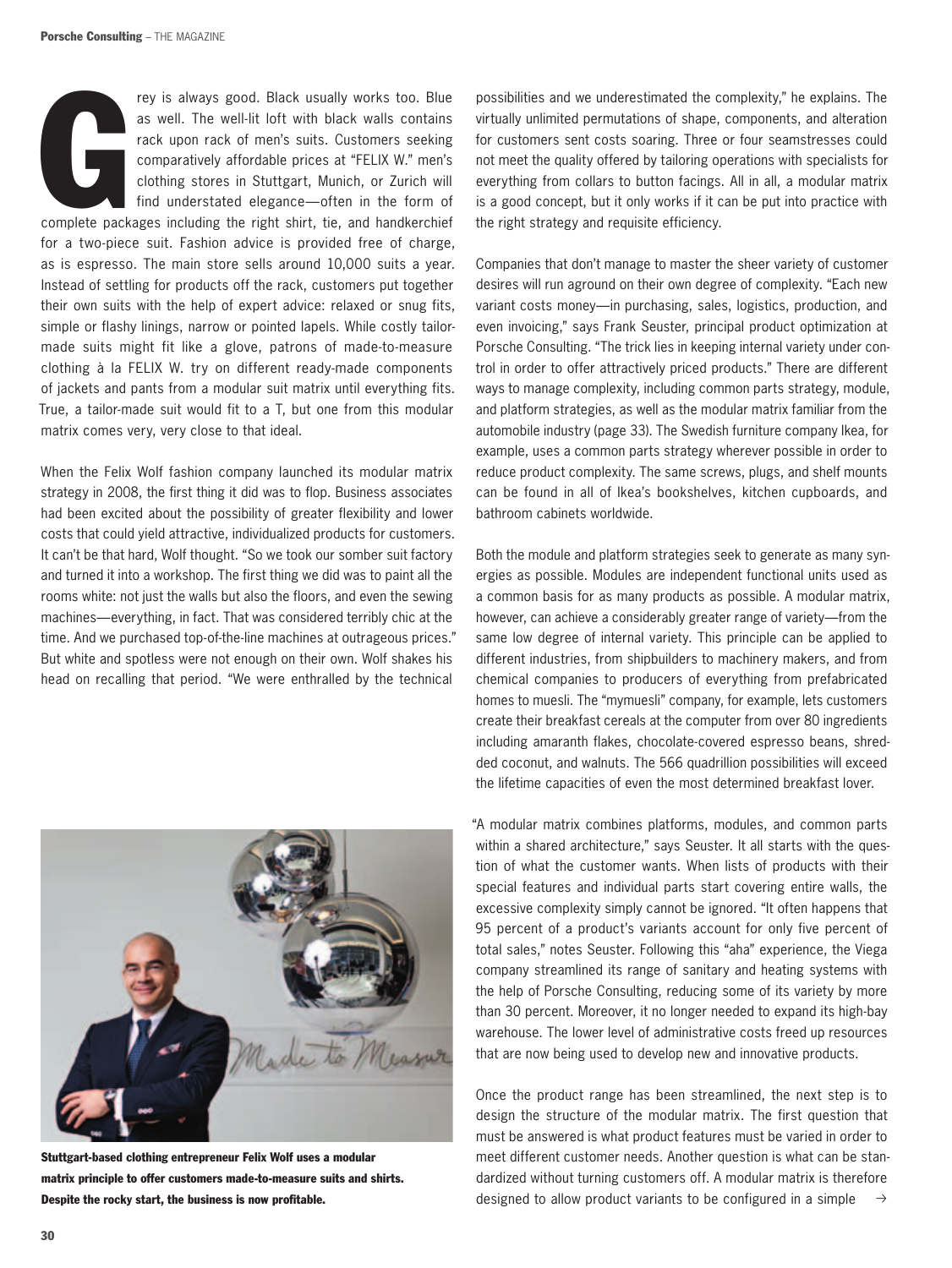

A modular matrix follows clear rules to keep internal complexity under control. A tightly fitting jacket, for example, uses precisely specified figures for minimum and maximum chest circumference. The interfaces are also defined, such as where the sleeves and collars are placed, and where stitches or adhesives are used.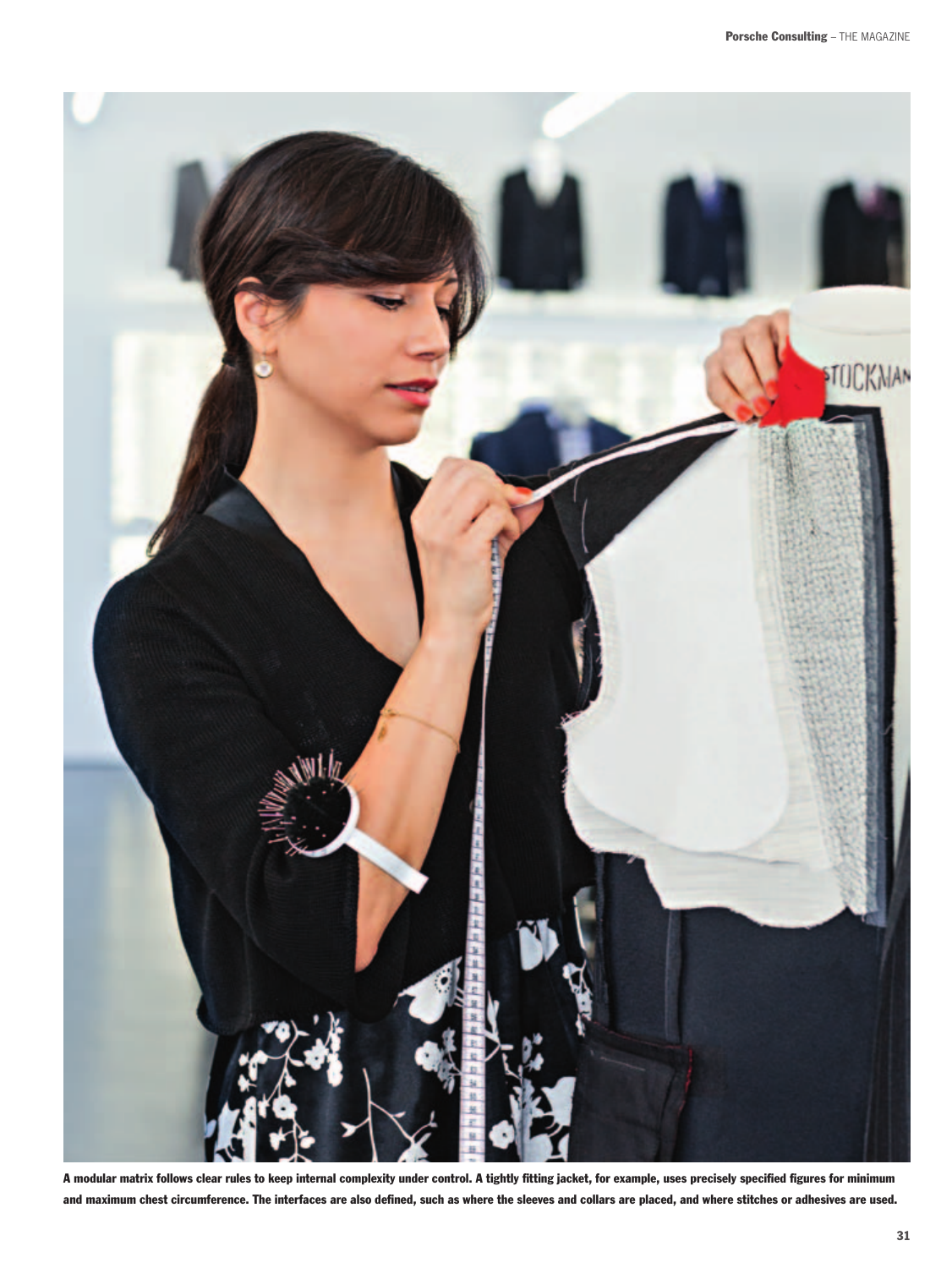## Three-stage reduction in product complexity



# To set up an efficient complexity management system, three main fields of action are delineated



Porsche Consulting GmbH – Porschestrasse 1 – 74321 Bietigheim-Bissingen – Germany – Telephone: +49-711-911-12111 – E-mail: contact@porsche-consulting.com – Internet: www.porsche-consulting.com

Porsche Consulting GmbH - Porschestrasse 1 - 74321 Bietigheim-Bissingen - Germany - Telephone: 449-711-91111 - E-mail: contact@porsche-consulting.com - Internet: www.porsche-consulting.com

© Porsche Consulting Methodology: Complexity Management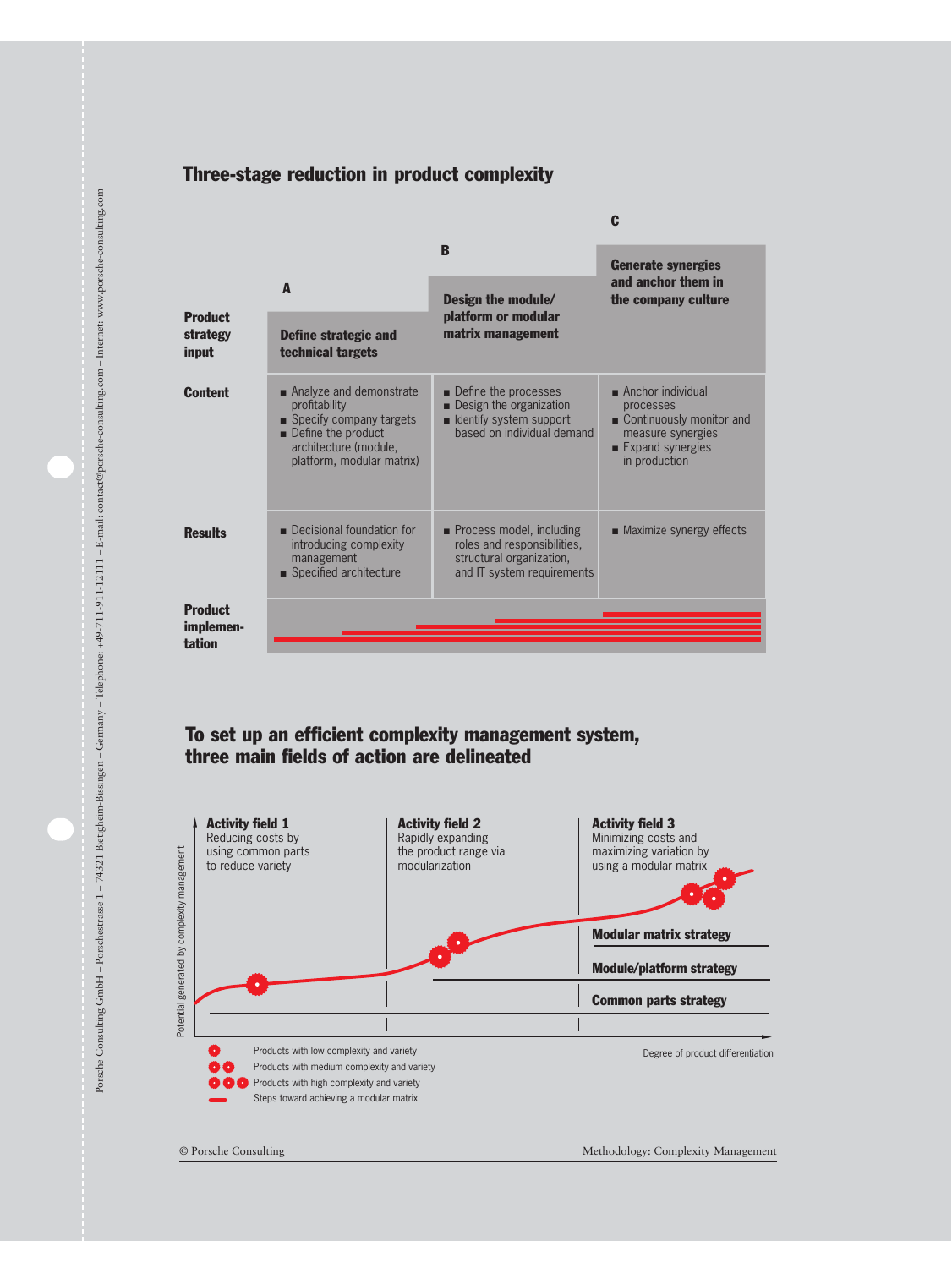# S U C C E S S F U L C O M P L E X I T Y MANAGEMENT STRATEGIES

## COMMON PARTS STRATEGY

In common parts strategies, components are planned from the start for use in a number of different products. This saves development and production costs. Components are not altered, and even retain their ID numbers.

### MODULE STRATEGY

A module strategy breaks down the overall product into independent functional units: modules. They can be used in different products by means of defined interfaces. The individual modules are generally largely self-contained, yet function as a unit in the end product. Modules are predominately used within modular matrices, because their high degree of combinability enables a wide range of product variety to be generated from a low degree of internal complexity.

## PLATFORM STRATEGY

The platform idea comes from the automobile industry. A platform combines components and modules into a shared structure. For example, Volkswagen has used the Golf platform to make models such as the New Beetle, Bora, SEAT Leon, ŠKODA Octavia, Audi A3, and Audi TT. This shared basis also enables new car variants to be developed and even produced on the same assembly line.

#### MODULAR MATRIX STRATEGY

The modular matrix is an overarching organizational structure for plat forms, modules, and common parts. Its basic principle consists of high external variety with sound internal manageability. The trailblazer here is the automobile industry, which uses different engine assemblies, axles, brake systems, air-conditioning, or navigation systems to configure new car models in rapid, flexible, and profitable ways. Making a new car does not mean redeveloping every single part. Instead, a modular matrix can employ both modules and common parts and thus achieve high synergy effects.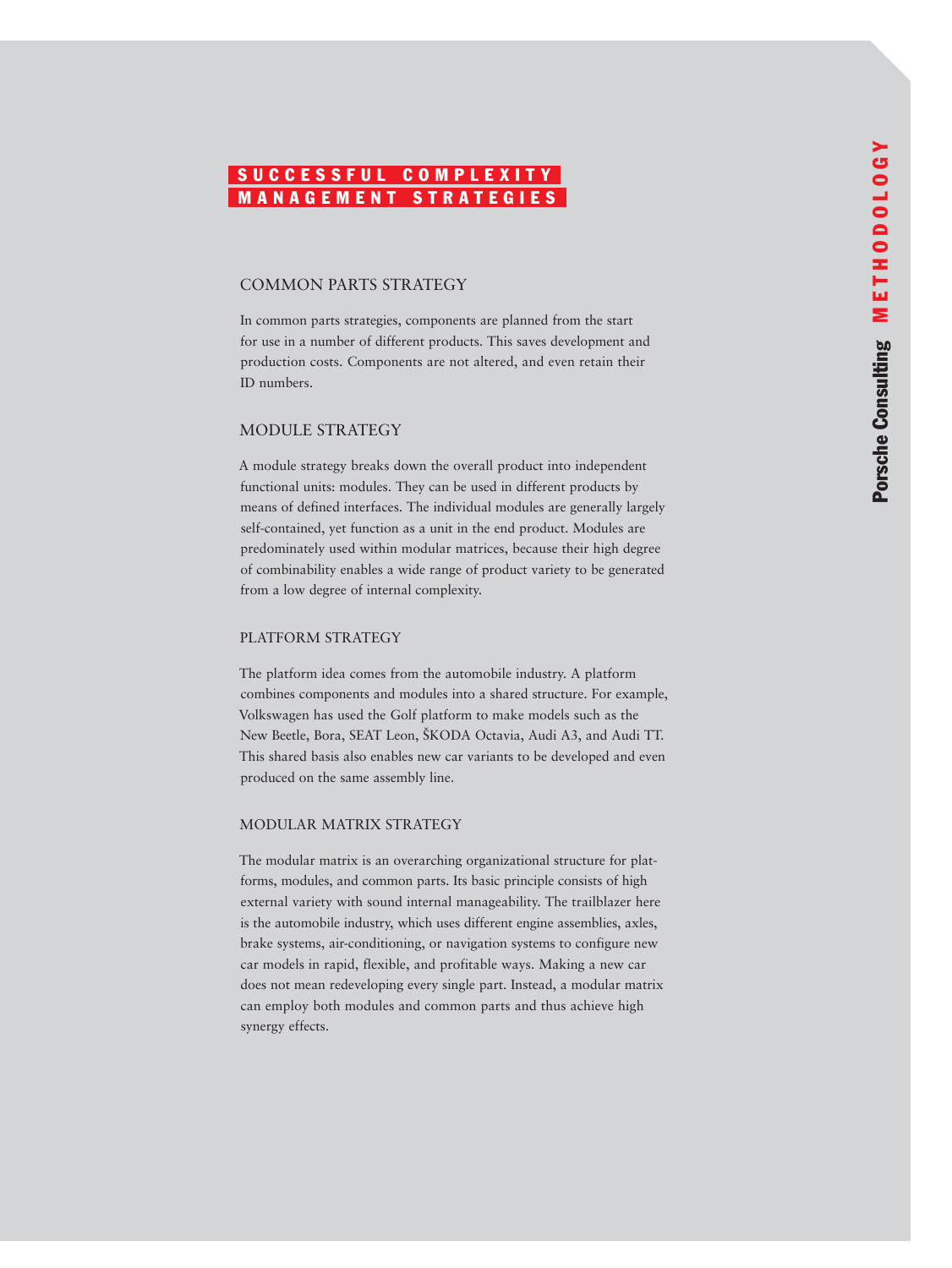manner. An example from the automotive industry would be car seats. Whereas one customer might be satisfied with the basic seat, another wants a comfort model, and yet another selects a sports seat with enhanced side support. The seats need to be manually or electrically adjustable and are available in different colors and fabrics as well as leather. The solution is to offer seat covers in all materials and colors, both manual and electric drives, and the foam in basic, comfort, and sport versions. The seat structure itself, however, with its high development and tooling costs, remains the same.

A modular matrix enables modules to be used across a large number of different products. For developers and designers, this might sound like a straitjacket that leaves them no room to breathe. "On the contrary," says Sven Schärffe, principal lean development at Porsche Consulting. "It's a matter of channeling creative potential and developing new modules that can do things we can't even imagine today. In other words, the aim is also to anticipate the future right now, so that when the day comes we'll be able to bring our products onto the market faster than anyone else." In addition to the product architecture, the processes themselves as well as their organization and strategy usually have to be adapted—which means that a modular matrix also requires an overall business approach. "All the departments—from development and production to sales—have to work closely together here," says Schärffe. "Processes, hierarchies, departments, targets, and incentives have to be adapted to the modular matrix principle. We make optimum use of existing structures and improve them on a continuous basis." To achieve the best possible solution, the consultants scrutinize the company and product strategies, and examine interfaces, decisional processes, and organizational structures—in every region and market. "The employees have to be on board every step of the way," says Schärffe. "Modular matrix management only works when everyone in the company makes the principle come alive, and also knows why they're doing so." To keep costs as low as possible, it's a good idea to gradually introduce the modular matrix principle.

Back to the nearly tailor-made suits. After one and a half years of experimentation, clothing entrepreneur Felix Wolf pulled the plug on the project and started anew. As he notes, "We learned the hard way that this type of system takes a lot of preliminary work." Today his modular matrix is tautly organized. "We have internal rules about what is and isn't possible, and clear rules for customers as well." For example, customers can choose from among five different types of shirt collars: from cutaway to button-down. But the height of the collar can only be adapted to a limited degree, and the tip of the collar has a fixed angle. The customer specifies whether the suit should be relaxed, snug, or tightly fitting. The pieces for the torso, however, are based on conventional clothing sizes. This can mean a surcharge for customers with an imposing mid-section, for example. The shirts are currently made in Portugal and the suits in Turkey, while the workshop in Stuttgart is used for prototypes and small-scale series. "It took a while," says Wolf, "but we are now making good money with our modular matrix."  $\epsilon$ 

One of a kind versus off the rack: the modular matrix enables customers to design their own customized shirts.